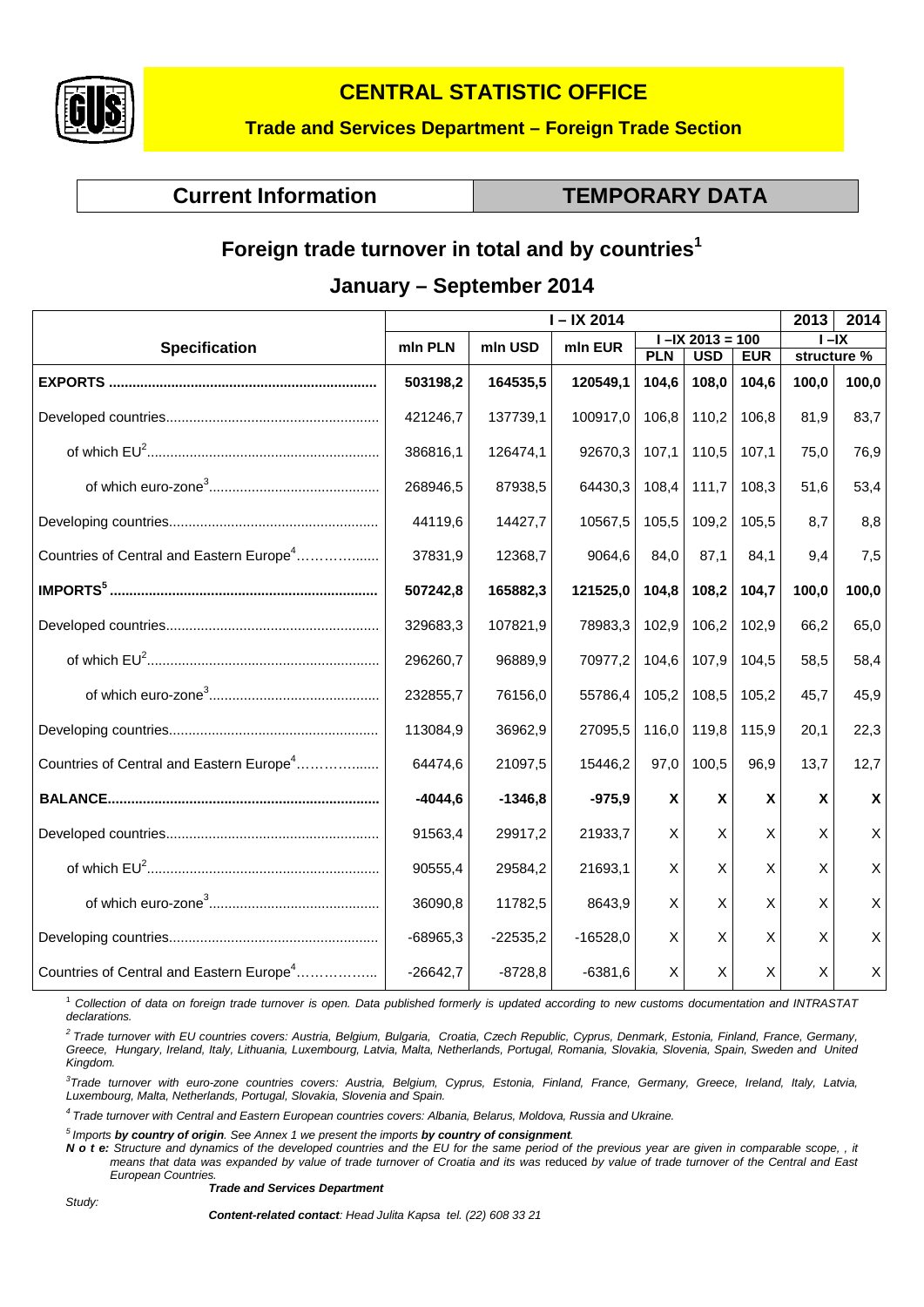### **FOREIGN TRADE TURNOVER BY MAJOR COUNTRIES**

|                      | $I - IX 2014$ |                |            |                     |            |            | 2013        | 2014 |  |
|----------------------|---------------|----------------|------------|---------------------|------------|------------|-------------|------|--|
| <b>Specification</b> | mln           | mln            | mln        | $I - IX$ 2013 = 100 |            |            | $I - IX$    |      |  |
|                      | <b>PLN</b>    | <b>USD</b>     | <b>EUR</b> | <b>PLN</b>          | <b>USD</b> | <b>EUR</b> | structure % |      |  |
|                      |               |                |            |                     |            |            |             |      |  |
|                      |               | <b>EXPORTS</b> |            |                     |            |            |             |      |  |
| 1. Germany           | 130588,1      | 42697,9        | 31285,4    | 107,7               | 111,0      | 107,7      | 25,2        | 26,0 |  |
| 2. United Kingdom    | 31921,2       | 10437,2        | 7648,5     | 101,6               | 104,7      | 101,6      | 6,5         | 6,3  |  |
| 3. Czech Republic    | 31337,0       | 10243,8        | 7507,8     | 105,2               | 108,5      | 105,2      | 6,2         | 6,2  |  |
| 4. France            | 28306,3       | 9256,8         | 6780,9     | 103,8               | 107,0      | 103,8      | 5,7         | 5,6  |  |
|                      | 22731,5       | 7434,4         | 5444,1     | 109,0               | 112,4      | 108,9      | 4,3         | 4,5  |  |
| 6. Russia            | 22273,2       | 7282,2         | 5336,9     | 87,5                | 90,7       | 87,6       | 5,3         | 4,4  |  |
| 7. Netherlands       | 20688,9       | 6763,7         | 4957,3     | 108,2               | 111,5      | 108,2      | 4,0         | 4,1  |  |
| 8. Sweden            | 14417,0       | 4712,6         | 3453,4     | 110,6               | 114,1      | 110,5      | 2,7         | 2,9  |  |
| 9. Hungary           | 13195,8       | 4314,5         | 3161,4     | 108,0               | 111,4      | 108,0      | 2,5         | 2,6  |  |
| 10. Slovakia         | 12655,1       | 4137,4         | 3031,9     | 100,1               | 103,3      | 100,1      | 2,6         | 2,5  |  |
| <b>IMPORTS</b>       |               |                |            |                     |            |            |             |      |  |
| 1. Germany           |               |                |            |                     |            |            |             |      |  |
| 2. Russia            | 110528,6      | 36140,9        | 26481,6    | 105,2               | 108,5      | 105,2      | 21,7        | 21,8 |  |
| 3. China             | 56611,2       | 18523,1        | 13562,7    | 95,3                | 98,7       | 95,2       | 12,3        | 11,2 |  |
|                      | 51722,4       | 16903,7        | 12395,2    | 116,3               | 120,1      | 116,3      | 9,2         | 10,2 |  |
| 5. France            | 27064,0       | 8854,6         | 6482,8     | 105,6               | 109,0      | 105,6      | 5,3         | 5,3  |  |
| 6. Netherlands       | 19370,9       | 6337,0         | 4640,1     | 103,8               | 107,1      | 103,8      | 3,9         | 3,8  |  |
| 7. Czech Republic    | 18914,0       | 6186,7         | 4531,4     | 103,0               | 106,2      | 102,9      | 3,8         | 3,7  |  |
| 8. United Kingdom    | 17731,2       | 5795,9         | 4248,2     | 100,7               | 103,8      | 100,6      | 3,6         | 3,5  |  |
| 9. Belgium           | 13008,4       | 4254,5         | 3116,7     | 100,1               | 103,3      | 100,2      | 2,7         | 2,6  |  |
| 10. United States    | 12581,3       | 4114,0         | 3014,2     | 112,6               | 116,1      | 112,5      | 2,3         | 2,5  |  |
|                      | 12108,9       | 3960,1         | 2900,4     | 90,1                | 93,3       | 90,0       | 2,8         | 2,4  |  |

From January to September 2014, the export express in current prices equaled 503,2 mrd (American: billion) PLN, and import 507,2 mrd PLN.